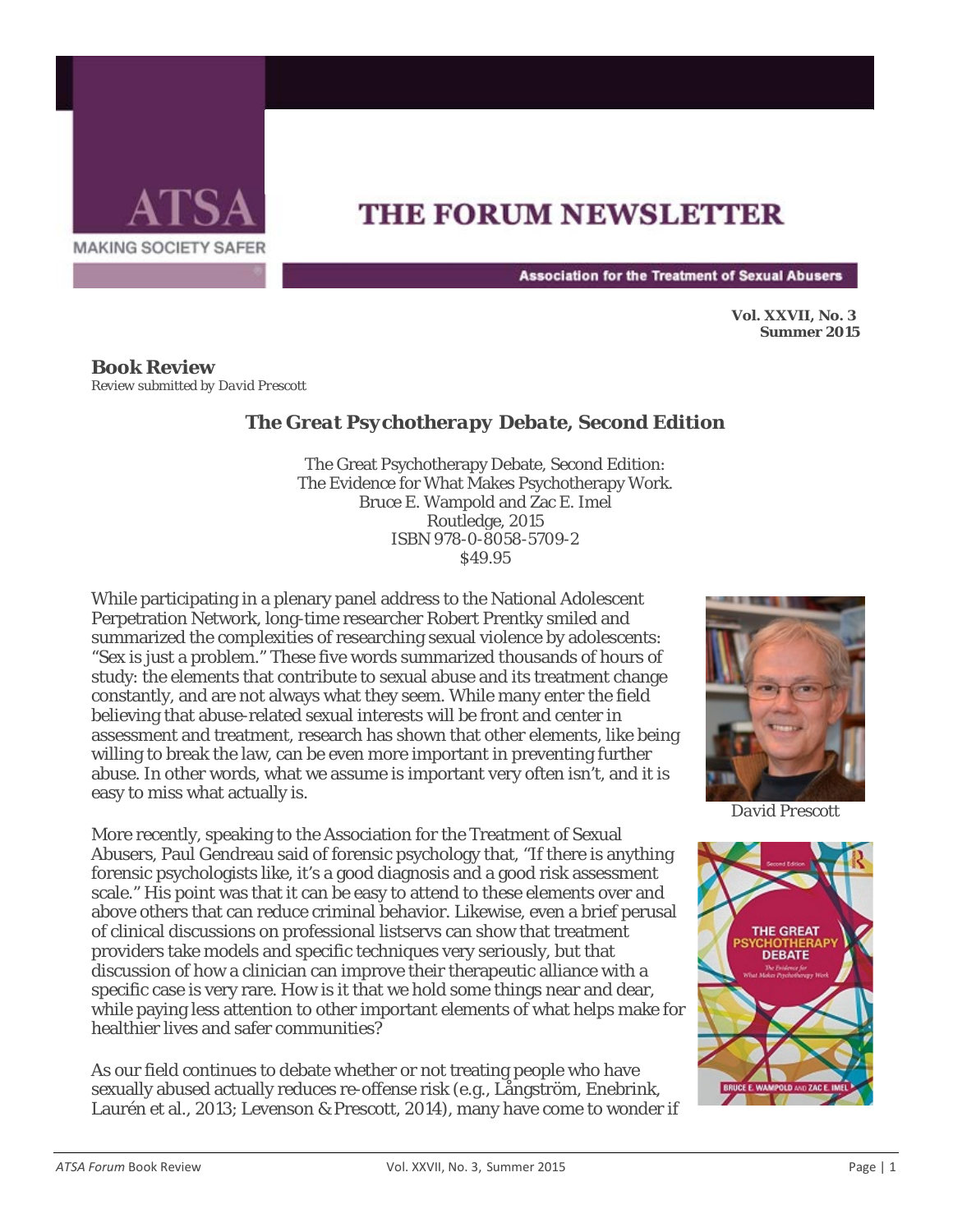there aren't other important questions. Given that people who complete treatment programs, on average, re-offend at significantly lower rates, it makes sense to ask what the active ingredients are in their treatment experiences and what characteristics they brought to the table in the first place.

It can be easy to forget the offerings of fields outside of ours. The educational literature can inform our treatment methods, just as criminological research can inform our understanding of risk. In 2001, Bruce Wampold published a groundbreaking summary of what we know about psychotherapy. In it, he challenged practitioners and researchers to "go up a level of abstraction" in understanding treatment. That is, moving beyond traditional debates over theory, methodology, and how treatments compare to one another, larger important trends emerge. While many researchers debate whether their treatment surpasses a sham treatment or "treatment as usual," Wampold and his associates have found what others have found since the time of Saul Rosenzweig (1936, 1940), namely that when one examines the larger body of high-quality studies, all bona fide treatments appear to produce equivalent results.

Often referred to as the "Dodo bird verdict" (named for the bird in Alice in Wonderland who declared, "All have won and all must have prizes"), the overall equivalence of treatments has met with no shortage of firestorm and controversy, often starting with "yes, but". Criticisms range from methodological to how-dare-you statements, in many cases clinging to the belief that their models and techniques are superior to others. The argument by Wampold and many others is that some factors in therapy are common to all bona fide forms of treatment. These include the therapeutic alliance, hope/expectancy, and therapist empathy (as perceived by the client). While some people still engage in this "common factors" debate, others (myself included) have arrived at the conclusion that the data keep pointing to the rough equivalency of treatments, and that it's time to move the dialog in the direction of how therapists can most effectively employ these therapeutic factors . Studies by Wampold and others (e.g., Michael Lambert) have typically found that these therapeutic factors common to all therapies contribute significantly more to outcomes than specific factors such as model or technique.

Further, Wampold and Imel's review of therapist brings readers to an unmistakable conclusion: there are greater outcome differences between therapists than between treatment models. What is an evidence-based therapist to do? First, it may be useful to remember the American Psychological Association's definition of evidence-based practice: "the integration of the best available research with clinical expertise in the context of patient characteristics, culture, and preferences." One response to this may be to be careful around assertions that any one particular model or technique is superior based on the assertions of its developer. After all, what may make a particular technique helpful on a given day may have as much to do with the therapist or client's expectation that it will work than its actual efficacy independent of other factors.

*The Great Psychotherapy Debate* analyzes as many studies of psychotherapy as any other book ever written (alongside works by Michael Lambert, Scott Miller, Barry Duncan, Jon Norcross, and others). Its 2015 second edition includes chapters on the benefits of psychotherapy (and the research is conclusive that therapy is effective across the board), therapist contributions to treatment outcomes, general effects of psychotherapy, and the contribution of specific elements. Those of us brought up to believe in specific techniques of therapy will find ourselves thinking very differently. For example, in the field of treating people who have sexually abused, Wampold's work may move the dialog beyond whether relapse prevention or the good lives model is more effective. Instead, we might ask which of these and other models may be the most effective means of delivering common therapeutic factors in a manner that is adherent to the core principles of effective correctional treatment (i.e. risk, need, and responsivity).

Finally, *The Great Psychotherapy Debate* re-introduces Wampold's contextual model of how psychotherapy works. In essence, he finds three pathways by which psychotherapy contributes to reduced symptoms and a better quality of life: